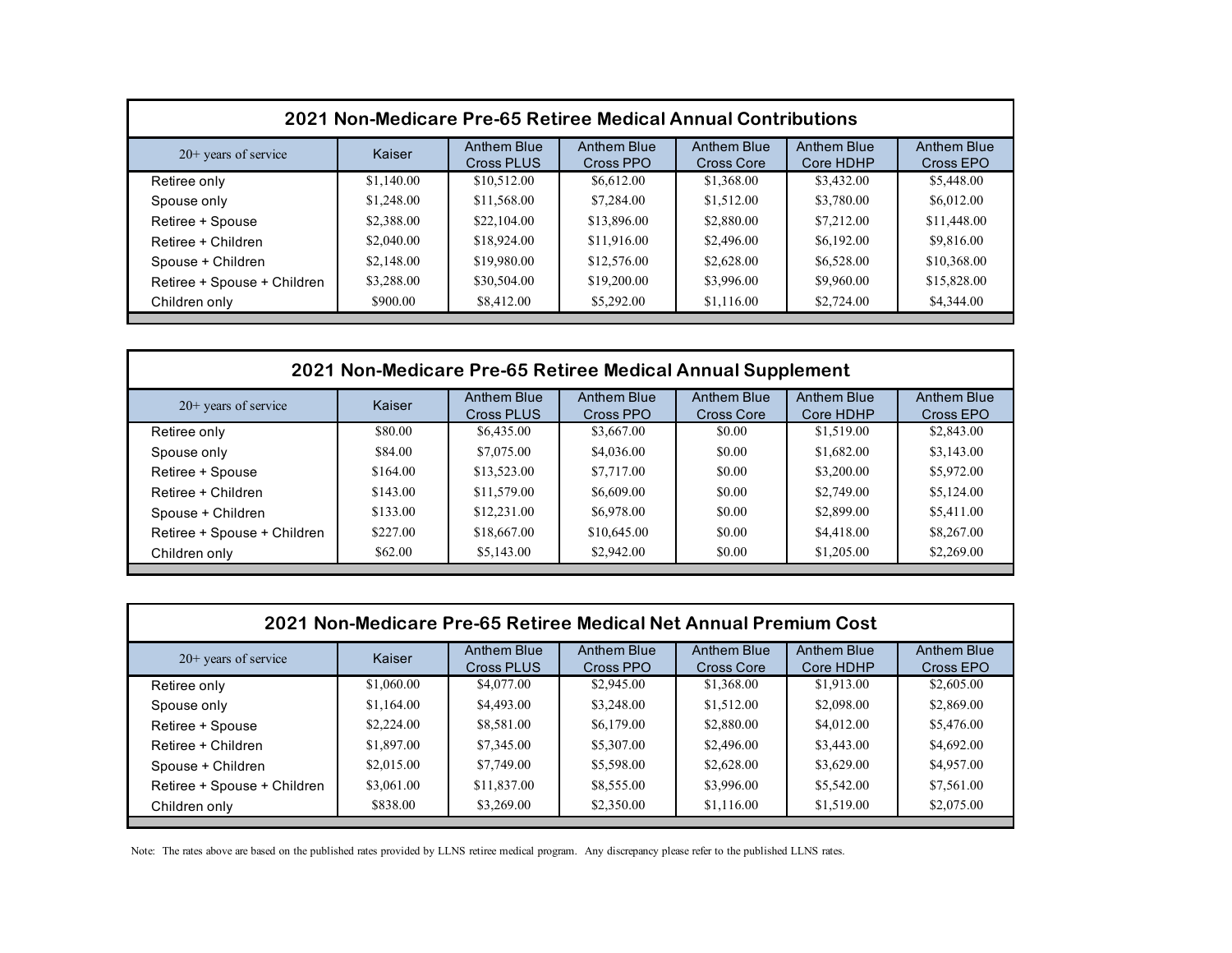| 2021 Non-Medicare Pre-65 Retiree Medical Annual Contributions |            |                           |                          |                                  |                                 |                                 |  |
|---------------------------------------------------------------|------------|---------------------------|--------------------------|----------------------------------|---------------------------------|---------------------------------|--|
| 19 years of service                                           | Kaiser     | Anthem Blue<br>Cross PLUS | Anthem Blue<br>Cross PPO | <b>Anthem Blue</b><br>Cross Core | <b>Anthem Blue</b><br>Core HDHP | <b>Anthem Blue</b><br>Cross EPO |  |
| Retiree only                                                  | \$1,610.04 | \$11,145.72               | \$7,251.72               | \$2,007.12                       | \$4,073.28                      | \$6,089.64                      |  |
| Spouse only                                                   | \$1,765.32 | \$12,264.84               | \$7,987.08               | \$2,214.60                       | \$4,485.24                      | \$6,716.88                      |  |
| Retiree + Spouse                                              | \$3,375.48 | \$23,433.36               | \$15,238.92              | \$4,221.72                       | \$8,558.52                      | \$12,795.12                     |  |
| Retiree + Children                                            | \$2,886.72 | \$20,064.60               | \$13,066.80              | \$3,644.64                       | \$7,345.68                      | \$10,970.52                     |  |
| Spouse + Children                                             | \$3,042.12 | \$21,183.72               | \$13,790.88              | \$3,840.84                       | \$7,746.12                      | \$11,586.36                     |  |
| Retiree + Spouse + Children                                   | \$4,652.16 | \$32,340.84               | \$21,054.00              | \$5,847.84                       | \$11,819.52                     | \$17,687.40                     |  |
| Children only                                                 | \$1,276.68 | \$8,918.88                | \$5,803.68               | \$1,626.12                       | \$3,238.08                      | \$4,858.08                      |  |

| 2021 Non-Medicare Pre-65 Retiree Medical Annual Supplement |          |                           |                          |                                  |                                 |                          |  |
|------------------------------------------------------------|----------|---------------------------|--------------------------|----------------------------------|---------------------------------|--------------------------|--|
| 19 years of service                                        | Kaiser   | Anthem Blue<br>Cross PLUS | Anthem Blue<br>Cross PPO | Anthem Blue<br><b>Cross Core</b> | <b>Anthem Blue</b><br>Core HDHP | Anthem Blue<br>Cross EPO |  |
| Retiree only                                               | \$80.00  | \$6,435.00                | \$3,667.00               | \$0.00                           | \$1,519.00                      | \$2,843.00               |  |
| Spouse only                                                | \$84.00  | \$7,075.00                | \$4,036.00               | \$0.00                           | \$1,682.00                      | \$3,143.00               |  |
| Retiree + Spouse                                           | \$164.00 | \$13,523.00               | \$7,717.00               | \$0.00                           | \$3,200.00                      | \$5,972.00               |  |
| Retiree + Children                                         | \$143.00 | \$11,579.00               | \$6,609.00               | \$0.00                           | \$2,749.00                      | \$5,124.00               |  |
| Spouse + Children                                          | \$133.00 | \$12,231.00               | \$6,978.00               | \$0.00                           | \$2,899.00                      | \$5,411.00               |  |
| Retiree + Spouse + Children                                | \$227.00 | \$18,667.00               | \$10,645.00              | \$0.00                           | \$4,418.00                      | \$8,267.00               |  |
| Children only                                              | \$62.00  | \$5,143.00                | \$2,942.00               | \$0.00                           | \$1,205.00                      | \$2,269.00               |  |

| 2021 Non-Medicare Pre-65 Retiree Medical Net Annual Premium Cost |            |                           |                          |                                         |                                 |                          |  |  |
|------------------------------------------------------------------|------------|---------------------------|--------------------------|-----------------------------------------|---------------------------------|--------------------------|--|--|
| 19 years of service                                              | Kaiser     | Anthem Blue<br>Cross PLUS | Anthem Blue<br>Cross PPO | <b>Anthem Blue</b><br><b>Cross Core</b> | <b>Anthem Blue</b><br>Core HDHP | Anthem Blue<br>Cross EPO |  |  |
| Retiree only                                                     | \$1,530.04 | \$4,710.72                | \$3,584.72               | \$2,007.12                              | \$2,554.28                      | \$3,246.64               |  |  |
| Spouse only                                                      | \$1,681.32 | \$5,189.84                | \$3,951.08               | \$2,214.60                              | \$2,803.24                      | \$3,573.88               |  |  |
| Retiree + Spouse                                                 | \$3,211.48 | \$9,910.36                | \$7,521.92               | \$4,221.72                              | \$5,358.52                      | \$6,823.12               |  |  |
| Retiree + Children                                               | \$2,743.72 | \$8,485.60                | \$6,457.80               | \$3,644.64                              | \$4,596.68                      | \$5,846.52               |  |  |
| Spouse + Children                                                | \$2,909.12 | \$8,952.72                | \$6,812.88               | \$3,840.84                              | \$4,847.12                      | \$6,175.36               |  |  |
| Retiree + Spouse + Children                                      | \$4,425.16 | \$13,673.84               | \$10,409.00              | \$5,847.84                              | \$7,401.52                      | \$9,420.40               |  |  |
| Children only                                                    | \$1,214.68 | \$3,775.88                | \$2,861.68               | \$1,626.12                              | \$2,033.08                      | \$2,589.08               |  |  |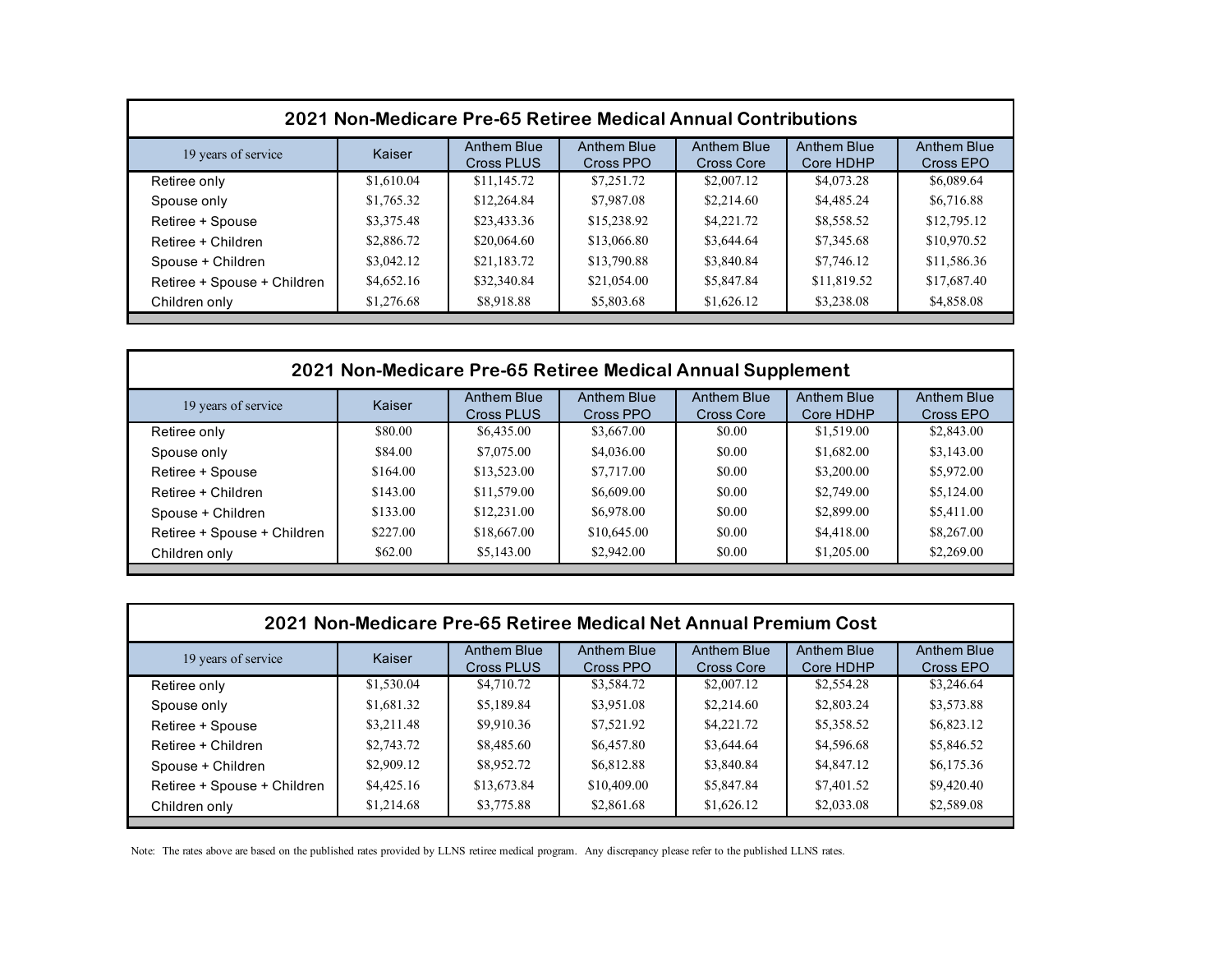| 2021 Non-Medicare Pre-65 Retiree Medical Annual Contributions |            |                           |                          |                                  |                                 |                                 |  |
|---------------------------------------------------------------|------------|---------------------------|--------------------------|----------------------------------|---------------------------------|---------------------------------|--|
| 18 years of service                                           | Kaiser     | Anthem Blue<br>Cross PLUS | Anthem Blue<br>Cross PPO | <b>Anthem Blue</b><br>Cross Core | <b>Anthem Blue</b><br>Core HDHP | <b>Anthem Blue</b><br>Cross EPO |  |
| Retiree only                                                  | \$2,080.20 | \$11,779.44               | \$7,891.56               | \$2,646.24                       | \$4,714.56                      | \$6,731.28                      |  |
| Spouse only                                                   | \$2,282.76 | \$12,961.68               | \$8,690.28               | \$2,917.20                       | \$5,190.36                      | \$7,421.76                      |  |
| Retiree + Spouse                                              | \$4,362.96 | \$24,762.72               | \$16,581.84              | \$5,563.32                       | \$9,905.04                      | \$14,142.36                     |  |
| Retiree + Children                                            | \$3,733.56 | \$21,205.20               | \$14,217.72              | \$4,793.40                       | \$8,499.24                      | \$12,125.04                     |  |
| Spouse + Children                                             | \$3,936.12 | \$22,387.44               | \$15,005.64              | \$5,053.68                       | \$8,964.24                      | \$12,804.72                     |  |
| Retiree + Spouse + Children                                   | \$6,016.32 | \$34,177.68               | \$22,908.12              | \$7,699.68                       | \$13,678.92                     | \$19,546.92                     |  |
| Children only                                                 | \$1,653.36 | \$9,425.76                | \$6,315.36               | \$2,136.36                       | \$3,752.28                      | \$5,372.16                      |  |

| 2021 Non-Medicare Pre-65 Retiree Medical Annual Supplement |          |                                  |                          |                           |                          |                                 |  |
|------------------------------------------------------------|----------|----------------------------------|--------------------------|---------------------------|--------------------------|---------------------------------|--|
| 18 years of service                                        | Kaiser   | <b>Anthem Blue</b><br>Cross PLUS | Anthem Blue<br>Cross PPO | Anthem Blue<br>Cross Core | Anthem Blue<br>Core HDHP | <b>Anthem Blue</b><br>Cross EPO |  |
| Retiree only                                               | \$80.00  | \$6,435.00                       | \$3,667.00               | \$0.00                    | \$1,519.00               | \$2,843.00                      |  |
| Spouse only                                                | \$84.00  | \$7,075.00                       | \$4,036.00               | \$0.00                    | \$1,682.00               | \$3,143.00                      |  |
| Retiree + Spouse                                           | \$164.00 | \$13,523.00                      | \$7,717.00               | \$0.00                    | \$3,200.00               | \$5,972.00                      |  |
| Retiree + Children                                         | \$143.00 | \$11,579.00                      | \$6,609.00               | \$0.00                    | \$2,749.00               | \$5,124.00                      |  |
| Spouse + Children                                          | \$133.00 | \$12,231.00                      | \$6,978.00               | \$0.00                    | \$2,899.00               | \$5,411.00                      |  |
| Retiree + Spouse + Children                                | \$227.00 | \$18,667.00                      | \$10,645.00              | \$0.00                    | \$4,418.00               | \$8,267.00                      |  |
| Children only                                              | \$62.00  | \$5,143.00                       | \$2,942.00               | \$0.00                    | \$1,205.00               | \$2,269.00                      |  |

| 2021 Non-Medicare Pre-65 Retiree Medical Net Annual Premium Cost |            |                           |                          |                                         |                          |                          |  |  |
|------------------------------------------------------------------|------------|---------------------------|--------------------------|-----------------------------------------|--------------------------|--------------------------|--|--|
| 18 years of service                                              | Kaiser     | Anthem Blue<br>Cross PLUS | Anthem Blue<br>Cross PPO | <b>Anthem Blue</b><br><b>Cross Core</b> | Anthem Blue<br>Core HDHP | Anthem Blue<br>Cross EPO |  |  |
| Retiree only                                                     | \$2,000.20 | \$5,344.44                | \$4,224.56               | \$2,646.24                              | \$3,195.56               | \$3,888.28               |  |  |
| Spouse only                                                      | \$2,198.76 | \$5,886.68                | \$4,654.28               | \$2,917.20                              | \$3,508.36               | \$4,278.76               |  |  |
| Retiree + Spouse                                                 | \$4,198.96 | \$11,239.72               | \$8,864.84               | \$5,563.32                              | \$6,705.04               | \$8,170.36               |  |  |
| Retiree + Children                                               | \$3,590.56 | \$9,626.20                | \$7,608.72               | \$4,793.40                              | \$5,750.24               | \$7,001.04               |  |  |
| Spouse + Children                                                | \$3,803.12 | \$10,156.44               | \$8,027.64               | \$5,053.68                              | \$6,065.24               | \$7,393.72               |  |  |
| Retiree + Spouse + Children                                      | \$5,789.32 | \$15,510.68               | \$12,263.12              | \$7,699.68                              | \$9,260.92               | \$11,279.92              |  |  |
| Children only                                                    | \$1,591.36 | \$4,282.76                | \$3,373.36               | \$2,136.36                              | \$2,547.28               | \$3,103.16               |  |  |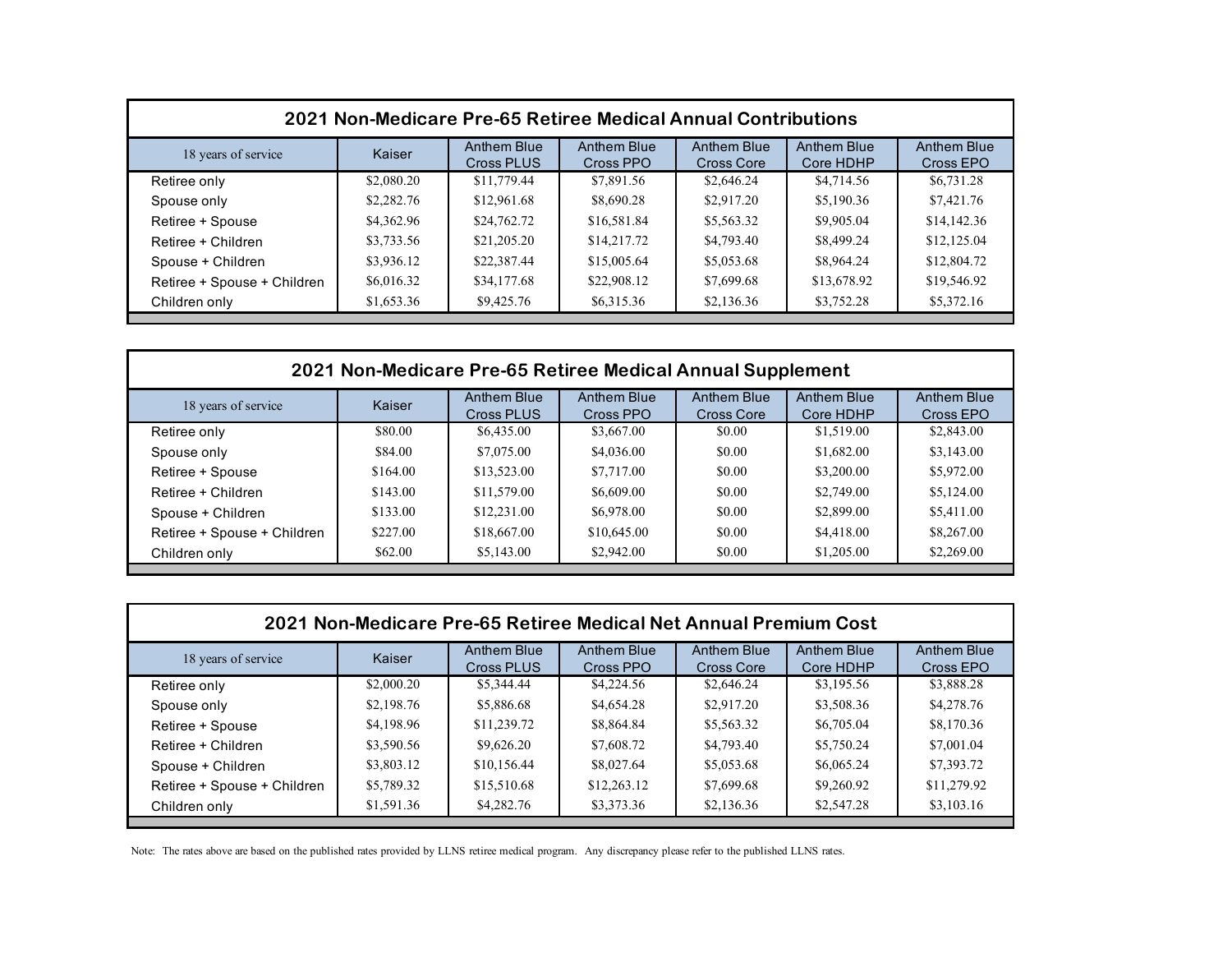| 2021 Non-Medicare Pre-65 Retiree Medical Annual Contributions |            |                                  |                                 |                           |                                 |                                 |  |
|---------------------------------------------------------------|------------|----------------------------------|---------------------------------|---------------------------|---------------------------------|---------------------------------|--|
| 17 years of service                                           | Kaiser     | Anthem Blue<br><b>Cross PLUS</b> | <b>Anthem Blue</b><br>Cross PPO | Anthem Blue<br>Cross Core | <b>Anthem Blue</b><br>Core HDHP | <b>Anthem Blue</b><br>Cross EPO |  |
| Retiree only                                                  | \$2,550.24 | \$12,413.16                      | \$8,531.28                      | \$3,285.36                | \$5,355.84                      | \$7,372.92                      |  |
| Spouse only                                                   | \$2,800.08 | \$13,658.52                      | \$9,393.36                      | \$3,619.80                | \$5,895.60                      | \$8,126.64                      |  |
| Retiree + Spouse                                              | \$5,350.44 | \$26,092.08                      | \$17,924.76                     | \$6,905.04                | \$11,251.56                     | \$15,489.48                     |  |
| Retiree + Children                                            | \$4,580.28 | \$22,345.92                      | \$15,368.52                     | \$5,942.04                | \$9,652.92                      | \$13,279.56                     |  |
| Spouse + Children                                             | \$4,830.24 | \$23,591.04                      | \$16,220.52                     | \$6,266.52                | \$10,182.48                     | \$14,023.08                     |  |
| Retiree + Spouse + Children                                   | \$7,380.36 | \$36,014.64                      | \$24,762.12                     | \$9,551.64                | \$15,538.44                     | \$21,406.32                     |  |
| Children only                                                 | \$2,030.04 | \$9,932.64                       | \$6,826.92                      | \$2,646.48                | \$4,266.36                      | \$5,886.24                      |  |

| 2021 Non-Medicare Pre-65 Retiree Medical Annual Supplement |          |                                  |                          |                           |                          |                                 |  |
|------------------------------------------------------------|----------|----------------------------------|--------------------------|---------------------------|--------------------------|---------------------------------|--|
| 17 years of service                                        | Kaiser   | <b>Anthem Blue</b><br>Cross PLUS | Anthem Blue<br>Cross PPO | Anthem Blue<br>Cross Core | Anthem Blue<br>Core HDHP | <b>Anthem Blue</b><br>Cross EPO |  |
| Retiree only                                               | \$80.00  | \$6,435.00                       | \$3,667.00               | \$0.00                    | \$1,519.00               | \$2,843.00                      |  |
| Spouse only                                                | \$84.00  | \$7,075.00                       | \$4,036.00               | \$0.00                    | \$1,682.00               | \$3,143.00                      |  |
| Retiree + Spouse                                           | \$164.00 | \$13,523.00                      | \$7,717.00               | \$0.00                    | \$3,200.00               | \$5,972.00                      |  |
| Retiree + Children                                         | \$143.00 | \$11,579.00                      | \$6,609.00               | \$0.00                    | \$2,749.00               | \$5,124.00                      |  |
| Spouse + Children                                          | \$133.00 | \$12,231.00                      | \$6,978.00               | \$0.00                    | \$2,899.00               | \$5,411.00                      |  |
| Retiree + Spouse + Children                                | \$227.00 | \$18,667.00                      | \$10,645.00              | \$0.00                    | \$4,418.00               | \$8,267.00                      |  |
| Children only                                              | \$62.00  | \$5,143.00                       | \$2,942.00               | \$0.00                    | \$1,205.00               | \$2,269.00                      |  |

| 2021 Non-Medicare Pre-65 Retiree Medical Net Annual Premium Cost |            |                           |                                 |                                  |                                 |                          |  |  |
|------------------------------------------------------------------|------------|---------------------------|---------------------------------|----------------------------------|---------------------------------|--------------------------|--|--|
| 17 years of service                                              | Kaiser     | Anthem Blue<br>Cross PLUS | <b>Anthem Blue</b><br>Cross PPO | Anthem Blue<br><b>Cross Core</b> | <b>Anthem Blue</b><br>Core HDHP | Anthem Blue<br>Cross EPO |  |  |
| Retiree only                                                     | \$2,470.24 | \$5,978.16                | \$4,864.28                      | \$3,285.36                       | \$3,836.84                      | \$4,529.92               |  |  |
| Spouse only                                                      | \$2,716.08 | \$6,583.52                | \$5,357.36                      | \$3,619.80                       | \$4,213.60                      | \$4,983.64               |  |  |
| Retiree + Spouse                                                 | \$5,186.44 | \$12,569.08               | \$10,207.76                     | \$6,905.04                       | \$8,051.56                      | \$9,517.48               |  |  |
| Retiree + Children                                               | \$4,437.28 | \$10,766.92               | \$8,759.52                      | \$5,942.04                       | \$6,903.92                      | \$8,155.56               |  |  |
| Spouse + Children                                                | \$4,697.24 | \$11,360.04               | \$9,242.52                      | \$6,266.52                       | \$7,283.48                      | \$8,612.08               |  |  |
| Retiree + Spouse + Children                                      | \$7,153.36 | \$17,347.64               | \$14,117.12                     | \$9,551.64                       | \$11,120.44                     | \$13,139.32              |  |  |
| Children only                                                    | \$1,968.04 | \$4,789.64                | \$3,884.92                      | \$2,646.48                       | \$3,061.36                      | \$3,617.24               |  |  |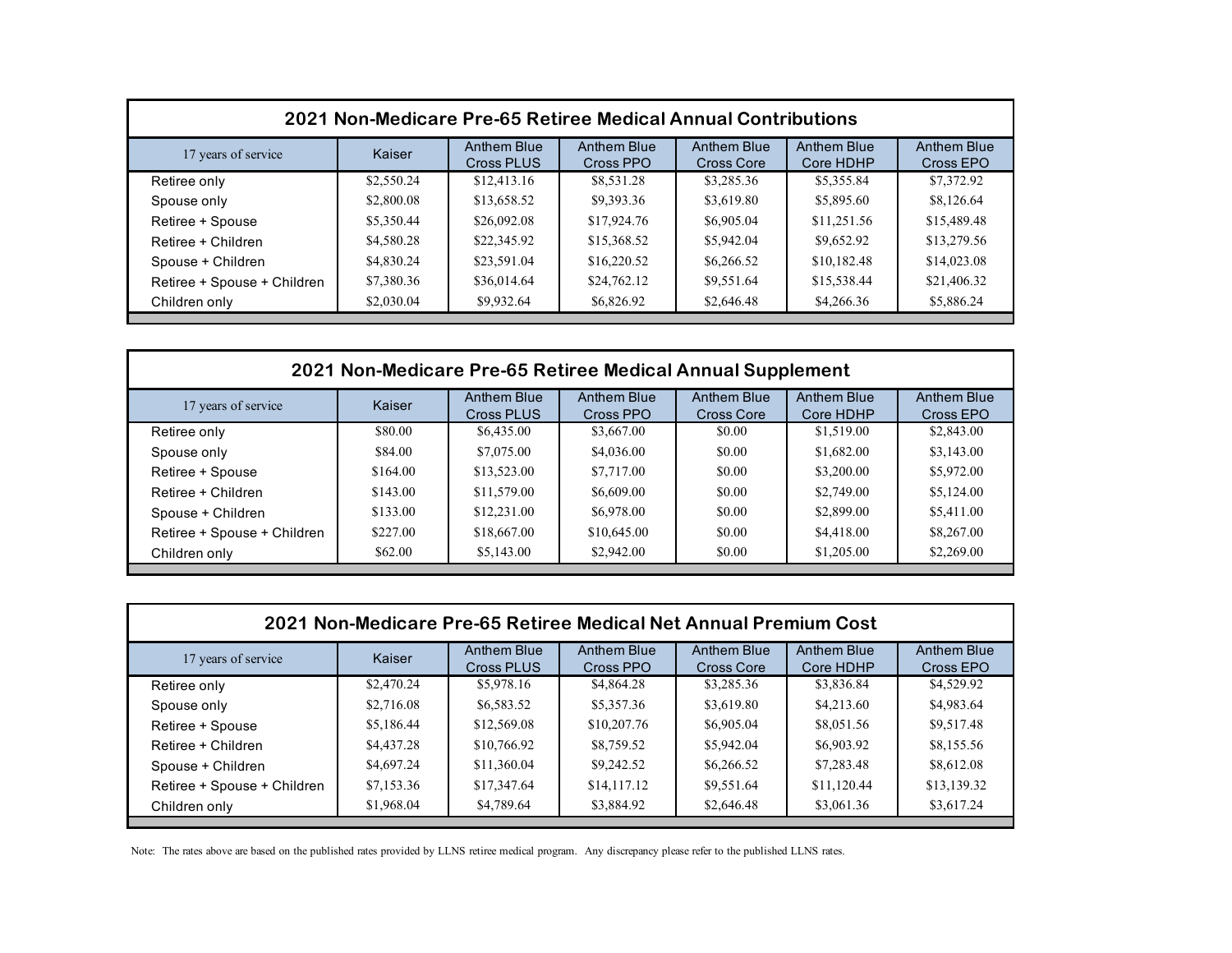| 2021 Non-Medicare Pre-65 Retiree Medical Annual Contributions |            |                                  |                                 |                           |                                 |                                 |  |
|---------------------------------------------------------------|------------|----------------------------------|---------------------------------|---------------------------|---------------------------------|---------------------------------|--|
| 16 years of service                                           | Kaiser     | <b>Anthem Blue</b><br>Cross PLUS | <b>Anthem Blue</b><br>Cross PPO | Anthem Blue<br>Cross Core | <b>Anthem Blue</b><br>Core HDHP | <b>Anthem Blue</b><br>Cross EPO |  |
| Retiree only                                                  | \$3,020.40 | \$13,046.88                      | \$9,171.00                      | \$3,924.48                | \$5,997.24                      | \$8,014.68                      |  |
| Spouse only                                                   | \$3,317.52 | \$14,355.36                      | \$10,096.44                     | \$4,322.40                | \$6,600.84                      | \$8,831.52                      |  |
| Retiree + Spouse                                              | \$6,337.92 | \$27,421.56                      | \$19,267.68                     | \$8,246.76                | \$12,598.20                     | \$16,836.72                     |  |
| Retiree + Children                                            | \$5,427.00 | \$23,486.52                      | \$16,519.44                     | \$7,090.68                | \$10,806.60                     | \$14,434.08                     |  |
| Spouse + Children                                             | \$5,724.24 | \$24,794.76                      | \$17,435.40                     | \$7,479.36                | \$11,400.60                     | \$15,241.32                     |  |
| Retiree + Spouse + Children                                   | \$8,744.52 | \$37,851.48                      | \$26,616.12                     | \$11,403.48               | \$17,397.84                     | \$23,265.72                     |  |
| Children only                                                 | \$2,406.72 | \$10,439.52                      | \$7,338.60                      | \$3,156.72                | \$4,780.56                      | \$6,400.20                      |  |

| 2021 Non-Medicare Pre-65 Retiree Medical Annual Supplement |          |                                  |                          |                           |                          |                                 |  |
|------------------------------------------------------------|----------|----------------------------------|--------------------------|---------------------------|--------------------------|---------------------------------|--|
| 16 years of service                                        | Kaiser   | <b>Anthem Blue</b><br>Cross PLUS | Anthem Blue<br>Cross PPO | Anthem Blue<br>Cross Core | Anthem Blue<br>Core HDHP | <b>Anthem Blue</b><br>Cross EPO |  |
| Retiree only                                               | \$80.00  | \$6,435.00                       | \$3,667.00               | \$0.00                    | \$1,519.00               | \$2,843.00                      |  |
| Spouse only                                                | \$84.00  | \$7,075.00                       | \$4,036.00               | \$0.00                    | \$1,682.00               | \$3,143.00                      |  |
| Retiree + Spouse                                           | \$164.00 | \$13,523.00                      | \$7,717.00               | \$0.00                    | \$3,200.00               | \$5,972.00                      |  |
| Retiree + Children                                         | \$143.00 | \$11,579.00                      | \$6,609.00               | \$0.00                    | \$2,749.00               | \$5,124.00                      |  |
| Spouse + Children                                          | \$133.00 | \$12,231.00                      | \$6,978.00               | \$0.00                    | \$2,899.00               | \$5,411.00                      |  |
| Retiree + Spouse + Children                                | \$227.00 | \$18,667.00                      | \$10,645.00              | \$0.00                    | \$4,418.00               | \$8,267.00                      |  |
| Children only                                              | \$62.00  | \$5,143.00                       | \$2,942.00               | \$0.00                    | \$1,205.00               | \$2,269.00                      |  |

| 2021 Non-Medicare Pre-65 Retiree Medical Net Annual Premium Cost |            |                           |                          |                                         |                                 |                          |  |  |
|------------------------------------------------------------------|------------|---------------------------|--------------------------|-----------------------------------------|---------------------------------|--------------------------|--|--|
| 16 years of service                                              | Kaiser     | Anthem Blue<br>Cross PLUS | Anthem Blue<br>Cross PPO | <b>Anthem Blue</b><br><b>Cross Core</b> | <b>Anthem Blue</b><br>Core HDHP | Anthem Blue<br>Cross EPO |  |  |
| Retiree only                                                     | \$2,940.40 | \$6,611.88                | \$5,504.00               | \$3,924.48                              | \$4,478.24                      | \$5,171.68               |  |  |
| Spouse only                                                      | \$3,233.52 | \$7,280.36                | \$6,060.44               | \$4,322.40                              | \$4,918.84                      | \$5,688.52               |  |  |
| Retiree + Spouse                                                 | \$6,173.92 | \$13,898.56               | \$11,550.68              | \$8,246.76                              | \$9,398.20                      | \$10,864.72              |  |  |
| Retiree + Children                                               | \$5,284.00 | \$11,907.52               | \$9,910.44               | \$7,090.68                              | \$8,057.60                      | \$9,310.08               |  |  |
| Spouse + Children                                                | \$5,591.24 | \$12,563.76               | \$10,457.40              | \$7,479.36                              | \$8,501.60                      | \$9,830.32               |  |  |
| Retiree + Spouse + Children                                      | \$8,517.52 | \$19,184.48               | \$15,971.12              | \$11,403.48                             | \$12,979.84                     | \$14,998.72              |  |  |
| Children only                                                    | \$2,344.72 | \$5,296.52                | \$4,396.60               | \$3,156.72                              | \$3,575.56                      | \$4,131.20               |  |  |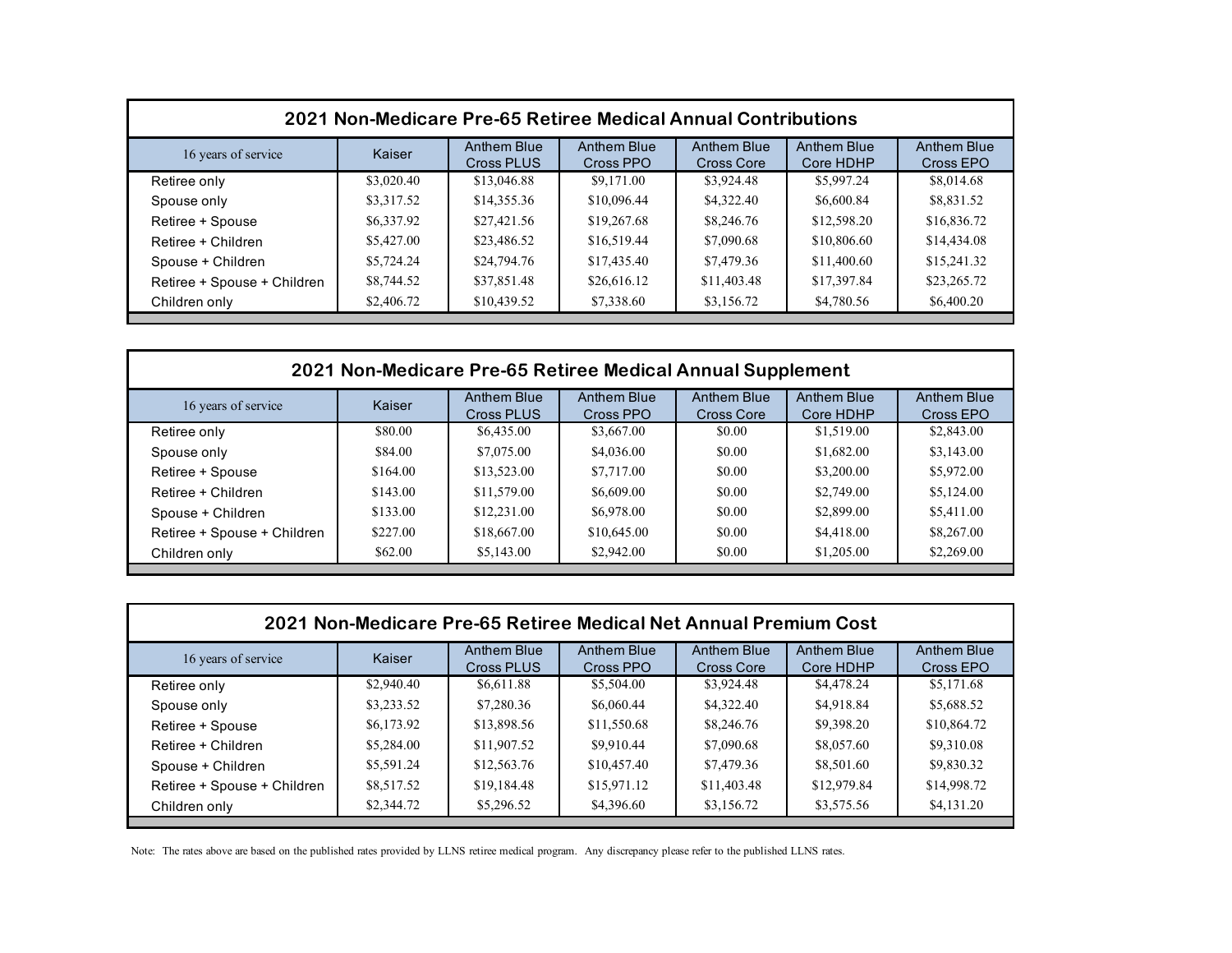| 2021 Non-Medicare Pre-65 Retiree Medical Annual Contributions |             |                                         |                          |                                  |                                 |                                 |  |
|---------------------------------------------------------------|-------------|-----------------------------------------|--------------------------|----------------------------------|---------------------------------|---------------------------------|--|
| 15 years of service                                           | Kaiser      | <b>Anthem Blue</b><br><b>Cross PLUS</b> | Anthem Blue<br>Cross PPO | <b>Anthem Blue</b><br>Cross Core | <b>Anthem Blue</b><br>Core HDHP | <b>Anthem Blue</b><br>Cross EPO |  |
| Retiree only                                                  | \$3,490.44  | \$13,680.72                             | \$9,810.72               | \$4,563.60                       | \$6,638.52                      | \$8,656.32                      |  |
| Spouse only                                                   | \$3,834.84  | \$15,052.20                             | \$10,799.64              | \$5,025.00                       | \$7,306.08                      | \$9,536.40                      |  |
| Retiree + Spouse                                              | \$7,325.40  | \$28,750.92                             | \$20,610.60              | \$9,588.48                       | \$13,944.72                     | \$18,183.84                     |  |
| Retiree + Children                                            | \$6,273.84  | \$24,627.12                             | \$17,670.24              | \$8,239.44                       | \$11,960.16                     | \$15,588.60                     |  |
| Spouse + Children                                             | \$6,618.36  | \$25,998.48                             | \$18,650.28              | \$8,692.20                       | \$12,618.72                     | \$16,459.68                     |  |
| Retiree + Spouse + Children                                   | \$10,108.68 | \$39,688.32                             | \$28,470.12              | \$13,255.32                      | \$19,257.36                     | \$25,125.24                     |  |
| Children only                                                 | \$2,783.40  | \$10,946.40                             | \$7,850.28               | \$3,666.84                       | \$5,294.64                      | \$6,914.28                      |  |

| 2021 Non-Medicare Pre-65 Retiree Medical Annual Supplement |          |                           |                          |                                  |                                 |                          |  |
|------------------------------------------------------------|----------|---------------------------|--------------------------|----------------------------------|---------------------------------|--------------------------|--|
| 15 years of service                                        | Kaiser   | Anthem Blue<br>Cross PLUS | Anthem Blue<br>Cross PPO | Anthem Blue<br><b>Cross Core</b> | <b>Anthem Blue</b><br>Core HDHP | Anthem Blue<br>Cross EPO |  |
| Retiree only                                               | \$80.00  | \$6,435.00                | \$3,667.00               | \$0.00                           | \$1,519.00                      | \$2,843.00               |  |
| Spouse only                                                | \$84.00  | \$7,075.00                | \$4,036.00               | \$0.00                           | \$1,682.00                      | \$3,143.00               |  |
| Retiree + Spouse                                           | \$164.00 | \$13,523.00               | \$7,717.00               | \$0.00                           | \$3,200.00                      | \$5,972.00               |  |
| Retiree + Children                                         | \$143.00 | \$11,579.00               | \$6,609.00               | \$0.00                           | \$2,749.00                      | \$5,124.00               |  |
| Spouse + Children                                          | \$133.00 | \$12,231.00               | \$6,978.00               | \$0.00                           | \$2,899.00                      | \$5,411.00               |  |
| Retiree + Spouse + Children                                | \$227.00 | \$18,667.00               | \$10,645.00              | \$0.00                           | \$4,418.00                      | \$8,267.00               |  |
| Children only                                              | \$62.00  | \$5,143.00                | \$2,942.00               | \$0.00                           | \$1,205.00                      | \$2,269.00               |  |

| 2021 Non-Medicare Pre-65 Retiree Medical Net Annual Premium Cost |            |                           |                          |                                         |                                 |                          |  |  |
|------------------------------------------------------------------|------------|---------------------------|--------------------------|-----------------------------------------|---------------------------------|--------------------------|--|--|
| 15 years of service                                              | Kaiser     | Anthem Blue<br>Cross PLUS | Anthem Blue<br>Cross PPO | <b>Anthem Blue</b><br><b>Cross Core</b> | <b>Anthem Blue</b><br>Core HDHP | Anthem Blue<br>Cross EPO |  |  |
| Retiree only                                                     | \$3,410.44 | \$7,245.72                | \$6,143.72               | \$4,563.60                              | \$5,119.52                      | \$5,813.32               |  |  |
| Spouse only                                                      | \$3,750.84 | \$7,977.20                | \$6,763.64               | \$5,025.00                              | \$5,624.08                      | \$6,393.40               |  |  |
| Retiree + Spouse                                                 | \$7,161.40 | \$15,227.92               | \$12,893.60              | \$9,588.48                              | \$10,744.72                     | \$12,211.84              |  |  |
| Retiree + Children                                               | \$6,130.84 | \$13,048.12               | \$11,061.24              | \$8,239.44                              | \$9,211.16                      | \$10,464.60              |  |  |
| Spouse + Children                                                | \$6,485.36 | \$13,767.48               | \$11,672.28              | \$8,692.20                              | \$9,719.72                      | \$11,048.68              |  |  |
| Retiree + Spouse + Children                                      | \$9,881.68 | \$21,021.32               | \$17,825.12              | \$13,255.32                             | \$14,839.36                     | \$16,858.24              |  |  |
| Children only                                                    | \$2,721.40 | \$5,803.40                | \$4,908.28               | \$3,666.84                              | \$4,089.64                      | \$4,645.28               |  |  |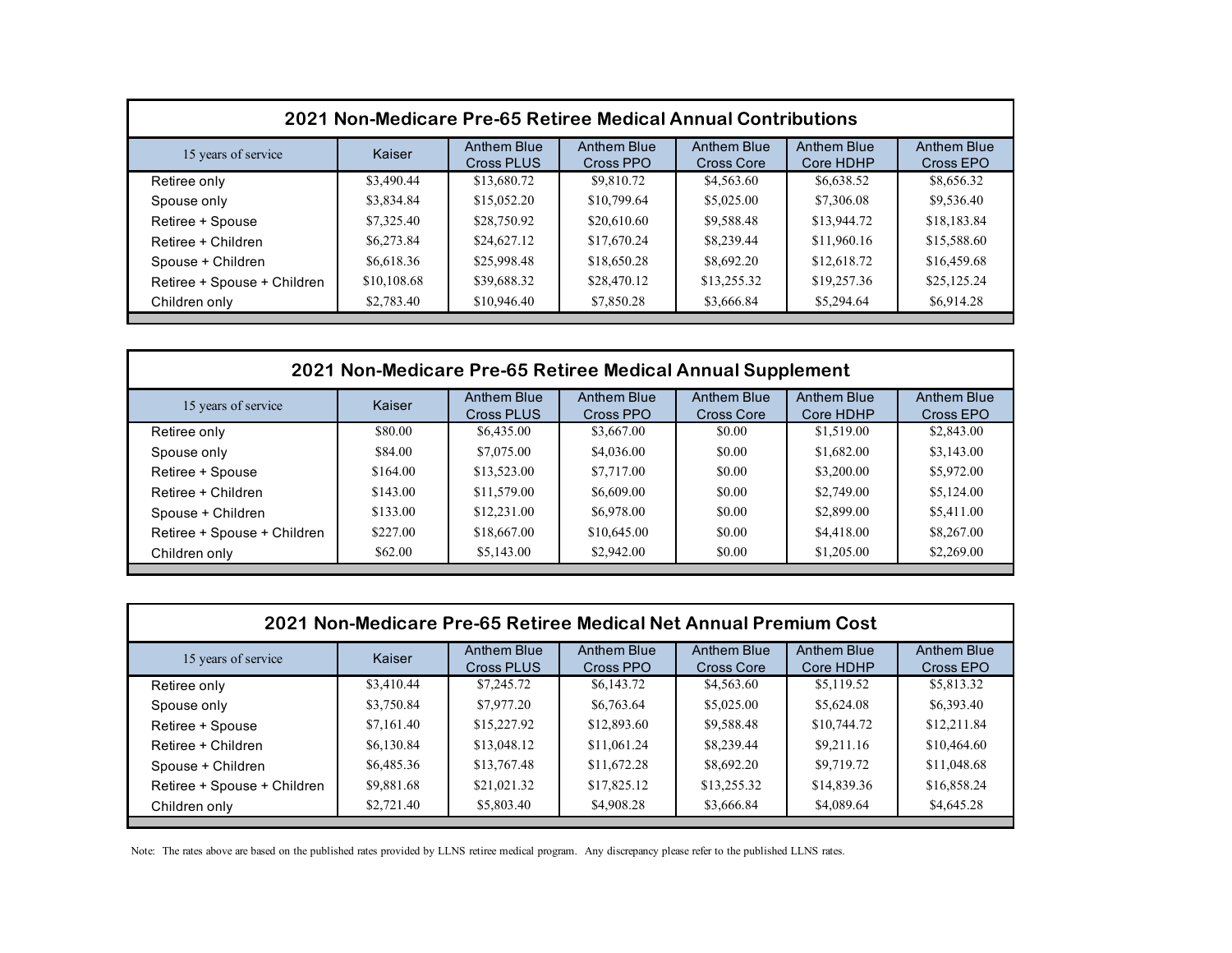| 2021 Non-Medicare Pre-65 Retiree Medical Annual Contributions |             |                                  |                                 |                                  |                                 |                                 |  |
|---------------------------------------------------------------|-------------|----------------------------------|---------------------------------|----------------------------------|---------------------------------|---------------------------------|--|
| 14 years of service                                           | Kaiser      | <b>Anthem Blue</b><br>Cross PLUS | <b>Anthem Blue</b><br>Cross PPO | Anthem Blue<br><b>Cross Core</b> | <b>Anthem Blue</b><br>Core HDHP | <b>Anthem Blue</b><br>Cross EPO |  |
| Retiree only                                                  | \$3,960.48  | \$14,314.44                      | \$10,450.56                     | \$5,202.60                       | \$7,279.80                      | \$9,297.96                      |  |
| Spouse only                                                   | \$4,352.16  | \$15,749.04                      | \$11,502.72                     | \$5,727.48                       | \$8,011.20                      | \$10,241.28                     |  |
| Retiree + Spouse                                              | \$8,312.88  | \$30,080.28                      | \$21,953.40                     | \$10,930.08                      | \$15,291.24                     | \$19,531.08                     |  |
| Retiree + Children                                            | \$7,120.56  | \$25,767.72                      | \$18,821.04                     | \$9,388.08                       | \$13,113.84                     | \$16,743.12                     |  |
| Spouse + Children                                             | \$7,512.48  | \$27,202.20                      | \$19,865.04                     | \$9,904.92                       | \$13,836.84                     | \$17,678.04                     |  |
| Retiree + Spouse + Children                                   | \$11,472.84 | \$41,525.16                      | \$30,324.24                     | \$15,107.16                      | \$21,116.88                     | \$26,984.64                     |  |
| Children only                                                 | \$3,159.96  | \$11,453.28                      | \$8,361.96                      | \$4,177.08                       | \$5,808.84                      | \$7,428.36                      |  |

| 2021 Non-Medicare Pre-65 Retiree Medical Annual Supplement |          |                                  |                          |                           |                          |                                 |  |
|------------------------------------------------------------|----------|----------------------------------|--------------------------|---------------------------|--------------------------|---------------------------------|--|
| 14 years of service                                        | Kaiser   | <b>Anthem Blue</b><br>Cross PLUS | Anthem Blue<br>Cross PPO | Anthem Blue<br>Cross Core | Anthem Blue<br>Core HDHP | <b>Anthem Blue</b><br>Cross EPO |  |
| Retiree only                                               | \$80.00  | \$6,435.00                       | \$3,667.00               | \$0.00                    | \$1,519.00               | \$2,843.00                      |  |
| Spouse only                                                | \$84.00  | \$7,075.00                       | \$4,036.00               | \$0.00                    | \$1,682.00               | \$3,143.00                      |  |
| Retiree + Spouse                                           | \$164.00 | \$13,523.00                      | \$7,717.00               | \$0.00                    | \$3,200.00               | \$5,972.00                      |  |
| Retiree + Children                                         | \$143.00 | \$11,579.00                      | \$6,609.00               | \$0.00                    | \$2,749.00               | \$5,124.00                      |  |
| Spouse + Children                                          | \$133.00 | \$12,231.00                      | \$6,978.00               | \$0.00                    | \$2,899.00               | \$5,411.00                      |  |
| Retiree + Spouse + Children                                | \$227.00 | \$18,667.00                      | \$10,645.00              | \$0.00                    | \$4,418.00               | \$8,267.00                      |  |
| Children only                                              | \$62.00  | \$5,143.00                       | \$2,942.00               | \$0.00                    | \$1,205.00               | \$2,269.00                      |  |

| 2021 Non-Medicare Pre-65 Retiree Medical Net Annual Premium Cost |             |                           |                          |                                  |                                 |                          |  |  |
|------------------------------------------------------------------|-------------|---------------------------|--------------------------|----------------------------------|---------------------------------|--------------------------|--|--|
| 14 years of service                                              | Kaiser      | Anthem Blue<br>Cross PLUS | Anthem Blue<br>Cross PPO | Anthem Blue<br><b>Cross Core</b> | <b>Anthem Blue</b><br>Core HDHP | Anthem Blue<br>Cross EPO |  |  |
| Retiree only                                                     | \$3,880.48  | \$7,879.44                | \$6,783.56               | \$5,202.60                       | \$5,760.80                      | \$6,454.96               |  |  |
| Spouse only                                                      | \$4,268.16  | \$8,674.04                | \$7,466.72               | \$5,727.48                       | \$6,329.20                      | \$7,098.28               |  |  |
| Retiree + Spouse                                                 | \$8,148.88  | \$16,557.28               | \$14,236.40              | \$10,930.08                      | \$12,091.24                     | \$13,559.08              |  |  |
| Retiree + Children                                               | \$6,977.56  | \$14,188.72               | \$12,212.04              | \$9,388.08                       | \$10,364.84                     | \$11,619.12              |  |  |
| Spouse + Children                                                | \$7,379.48  | \$14,971.20               | \$12,887.04              | \$9,904.92                       | \$10,937.84                     | \$12,267.04              |  |  |
| Retiree + Spouse + Children                                      | \$11,245.84 | \$22,858.16               | \$19,679.24              | \$15,107.16                      | \$16,698.88                     | \$18,717.64              |  |  |
| Children only                                                    | \$3,097.96  | \$6,310.28                | \$5,419.96               | \$4,177.08                       | \$4,603.84                      | \$5,159.36               |  |  |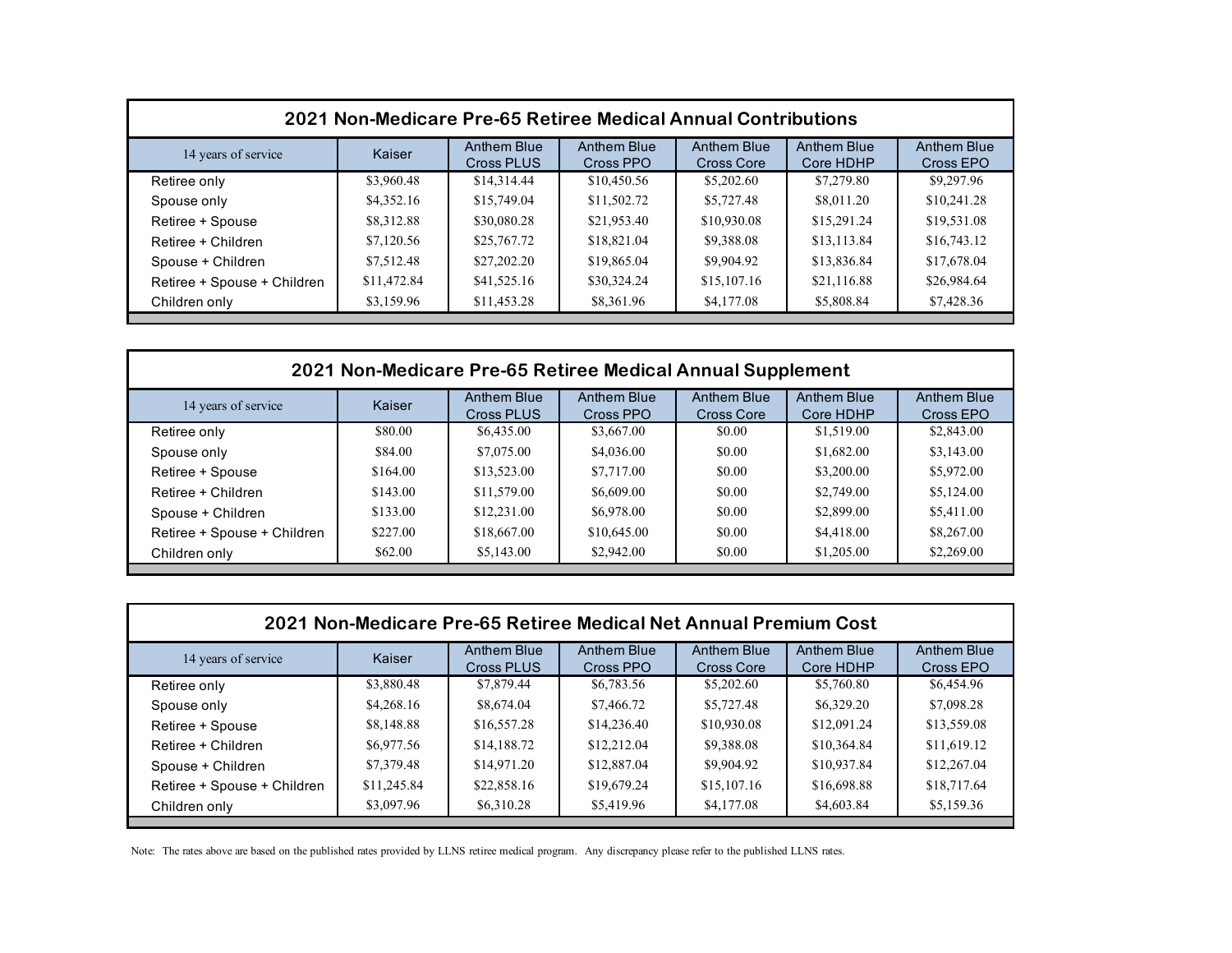| 2021 Non-Medicare Pre-65 Retiree Medical Annual Contributions |             |                           |                                 |                           |                                 |                                 |  |
|---------------------------------------------------------------|-------------|---------------------------|---------------------------------|---------------------------|---------------------------------|---------------------------------|--|
| 13 years of service                                           | Kaiser      | Anthem Blue<br>Cross PLUS | <b>Anthem Blue</b><br>Cross PPO | Anthem Blue<br>Cross Core | <b>Anthem Blue</b><br>Core HDHP | <b>Anthem Blue</b><br>Cross EPO |  |
| Retiree only                                                  | \$4,430.64  | \$14,948.16               | \$11,090.28                     | \$5,841.72                | \$7,921.08                      | \$9,939.60                      |  |
| Spouse only                                                   | \$4,869.60  | \$16,445.88               | \$12,205.80                     | \$6,430.08                | \$8,716.44                      | \$10,946.16                     |  |
| Retiree + Spouse                                              | \$9,300.36  | \$31,409.64               | \$23,296.32                     | \$12,271.80               | \$16,637.76                     | \$20,878.20                     |  |
| Retiree + Children                                            | \$7,967.28  | \$26,908.32               | \$19,971.96                     | \$10,536.72               | \$14,267.52                     | \$17,897.64                     |  |
| Spouse + Children                                             | \$8,406.48  | \$28,405.92               | \$21,079.92                     | \$11,117.76               | \$15,054.96                     | \$18,896.40                     |  |
| Retiree + Spouse + Children                                   | \$12,836.88 | \$43,362.00               | \$32,178.24                     | \$16,959.00               | \$22,976.28                     | \$28,844.04                     |  |
| Children only                                                 | \$3,536.64  | \$11,960.16               | \$8,873.64                      | \$4,687.20                | \$6,322.92                      | \$7,942.44                      |  |

| 2021 Non-Medicare Pre-65 Retiree Medical Annual Supplement |          |                                  |                          |                           |                          |                                 |  |
|------------------------------------------------------------|----------|----------------------------------|--------------------------|---------------------------|--------------------------|---------------------------------|--|
| 13 years of service                                        | Kaiser   | <b>Anthem Blue</b><br>Cross PLUS | Anthem Blue<br>Cross PPO | Anthem Blue<br>Cross Core | Anthem Blue<br>Core HDHP | <b>Anthem Blue</b><br>Cross EPO |  |
| Retiree only                                               | \$80.00  | \$6,435.00                       | \$3,667.00               | \$0.00                    | \$1,519.00               | \$2,843.00                      |  |
| Spouse only                                                | \$84.00  | \$7,075.00                       | \$4,036.00               | \$0.00                    | \$1,682.00               | \$3,143.00                      |  |
| Retiree + Spouse                                           | \$164.00 | \$13,523.00                      | \$7,717.00               | \$0.00                    | \$3,200.00               | \$5,972.00                      |  |
| Retiree + Children                                         | \$143.00 | \$11,579.00                      | \$6,609.00               | \$0.00                    | \$2,749.00               | \$5,124.00                      |  |
| Spouse + Children                                          | \$133.00 | \$12,231.00                      | \$6,978.00               | \$0.00                    | \$2,899.00               | \$5,411.00                      |  |
| Retiree + Spouse + Children                                | \$227.00 | \$18,667.00                      | \$10,645.00              | \$0.00                    | \$4,418.00               | \$8,267.00                      |  |
| Children only                                              | \$62.00  | \$5,143.00                       | \$2,942.00               | \$0.00                    | \$1,205.00               | \$2,269.00                      |  |

| 2021 Non-Medicare Pre-65 Retiree Medical Net Annual Premium Cost |             |                           |                          |                                  |                                 |                          |  |  |
|------------------------------------------------------------------|-------------|---------------------------|--------------------------|----------------------------------|---------------------------------|--------------------------|--|--|
| 13 years of service                                              | Kaiser      | Anthem Blue<br>Cross PLUS | Anthem Blue<br>Cross PPO | Anthem Blue<br><b>Cross Core</b> | <b>Anthem Blue</b><br>Core HDHP | Anthem Blue<br>Cross EPO |  |  |
| Retiree only                                                     | \$4,350.64  | \$8,513.16                | \$7,423.28               | \$5,841.72                       | \$6,402.08                      | \$7,096.60               |  |  |
| Spouse only                                                      | \$4,785.60  | \$9,370.88                | \$8,169.80               | \$6,430.08                       | \$7,034.44                      | \$7,803.16               |  |  |
| Retiree + Spouse                                                 | \$9,136.36  | \$17,886.64               | \$15,579.32              | \$12,271.80                      | \$13,437.76                     | \$14,906.20              |  |  |
| Retiree + Children                                               | \$7,824.28  | \$15,329.32               | \$13,362.96              | \$10,536.72                      | \$11,518.52                     | \$12,773.64              |  |  |
| Spouse + Children                                                | \$8,273.48  | \$16,174.92               | \$14,101.92              | \$11,117.76                      | \$12,155.96                     | \$13,485.40              |  |  |
| Retiree + Spouse + Children                                      | \$12,609.88 | \$24,695.00               | \$21,533.24              | \$16,959.00                      | \$18,558.28                     | \$20,577.04              |  |  |
| Children only                                                    | \$3,474.64  | \$6,817.16                | \$5,931.64               | \$4,687.20                       | \$5,117.92                      | \$5,673.44               |  |  |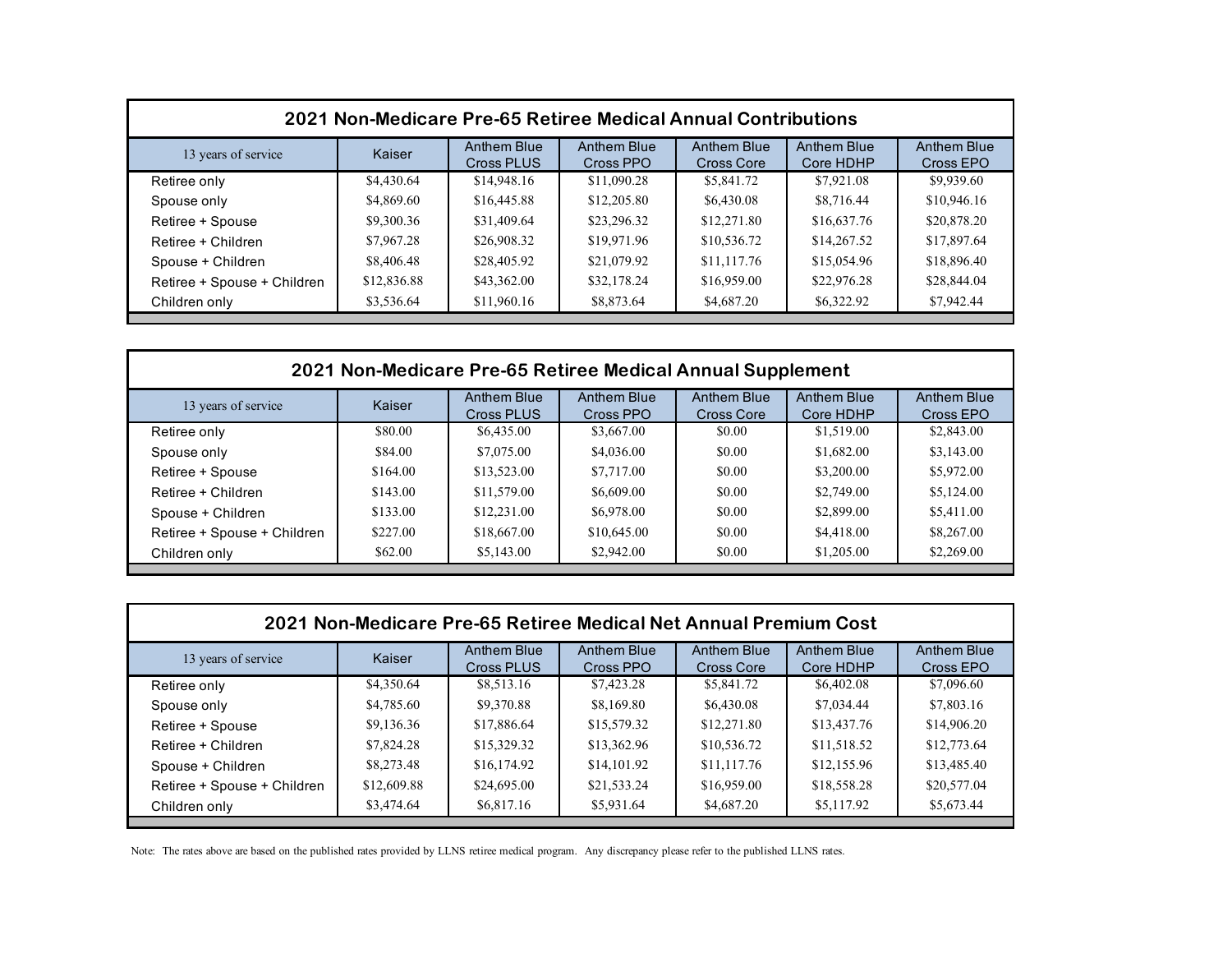| 2021 Non-Medicare Pre-65 Retiree Medical Annual Contributions |             |                           |                                 |                           |                          |                          |  |
|---------------------------------------------------------------|-------------|---------------------------|---------------------------------|---------------------------|--------------------------|--------------------------|--|
| 12 years of service                                           | Kaiser      | Anthem Blue<br>Cross PLUS | <b>Anthem Blue</b><br>Cross PPO | Anthem Blue<br>Cross Core | Anthem Blue<br>Core HDHP | Anthem Blue<br>Cross EPO |  |
| Retiree only                                                  | \$4,900.68  | \$15,581.88               | \$11,730.00                     | \$6,480.84                | \$8,562.36               | \$10,581.24              |  |
| Spouse only                                                   | \$5,386.92  | \$17,142.72               | \$12,909.00                     | \$7,132.68                | \$9,421.68               | \$11,651.04              |  |
| Retiree + Spouse                                              | \$10,287.84 | \$32,739.00               | \$24,639.24                     | \$13,613.52               | \$17,984.28              | \$22,225.44              |  |
| Retiree + Children                                            | \$8,814.00  | \$28,049.04               | \$21,122.76                     | \$11,685.48               | \$15,421.08              | \$19,052.16              |  |
| Spouse + Children                                             | \$9,300.60  | \$29,609.52               | \$22,294.80                     | \$12,330.60               | \$16,273.20              | \$20,114.76              |  |
| Retiree + Spouse + Children                                   | \$14,201.04 | \$45,198.96               | \$34,032.24                     | \$18,810.96               | \$24,835.80              | \$30,703.56              |  |
| Children only                                                 | \$3,913.32  | \$12,467.04               | \$9,385.20                      | \$5,197.44                | \$6,837.12               | \$8,456.52               |  |

| 2021 Non-Medicare Pre-65 Retiree Medical Annual Supplement |          |                           |                                 |                           |                          |                                 |  |
|------------------------------------------------------------|----------|---------------------------|---------------------------------|---------------------------|--------------------------|---------------------------------|--|
| 12 years of service                                        | Kaiser   | Anthem Blue<br>Cross PLUS | <b>Anthem Blue</b><br>Cross PPO | Anthem Blue<br>Cross Core | Anthem Blue<br>Core HDHP | <b>Anthem Blue</b><br>Cross EPO |  |
| Retiree only                                               | \$80.00  | \$6,435.00                | \$3,667.00                      | \$0.00                    | \$1,519.00               | \$2,843.00                      |  |
| Spouse only                                                | \$84.00  | \$7,075.00                | \$4,036.00                      | \$0.00                    | \$1,682.00               | \$3,143.00                      |  |
| Retiree + Spouse                                           | \$164.00 | \$13,523.00               | \$7,717.00                      | \$0.00                    | \$3,200.00               | \$5,972.00                      |  |
| Retiree + Children                                         | \$143.00 | \$11,579.00               | \$6,609.00                      | \$0.00                    | \$2,749.00               | \$5,124.00                      |  |
| Spouse + Children                                          | \$133.00 | \$12,231.00               | \$6,978.00                      | \$0.00                    | \$2,899.00               | \$5,411.00                      |  |
| Retiree + Spouse + Children                                | \$227.00 | \$18,667.00               | \$10,645.00                     | \$0.00                    | \$4,418.00               | \$8,267.00                      |  |
| Children only                                              | \$62.00  | \$5,143.00                | \$2,942.00                      | \$0.00                    | \$1,205.00               | \$2,269.00                      |  |

| 2021 Non-Medicare Pre-65 Retiree Medical Net Annual Premium Cost |             |                           |                          |                                         |                                 |                          |  |  |
|------------------------------------------------------------------|-------------|---------------------------|--------------------------|-----------------------------------------|---------------------------------|--------------------------|--|--|
| 12 years of service                                              | Kaiser      | Anthem Blue<br>Cross PLUS | Anthem Blue<br>Cross PPO | <b>Anthem Blue</b><br><b>Cross Core</b> | <b>Anthem Blue</b><br>Core HDHP | Anthem Blue<br>Cross EPO |  |  |
| Retiree only                                                     | \$4,820.68  | \$9,146.88                | \$8,063.00               | \$6,480.84                              | \$7,043.36                      | \$7,738.24               |  |  |
| Spouse only                                                      | \$5,302.92  | \$10,067.72               | \$8,873.00               | \$7,132.68                              | \$7,739.68                      | \$8,508.04               |  |  |
| Retiree + Spouse                                                 | \$10,123.84 | \$19,216.00               | \$16,922.24              | \$13,613.52                             | \$14,784.28                     | \$16,253.44              |  |  |
| Retiree + Children                                               | \$8,671.00  | \$16,470.04               | \$14,513.76              | \$11,685.48                             | \$12,672.08                     | \$13,928.16              |  |  |
| Spouse + Children                                                | \$9,167.60  | \$17,378.52               | \$15,316.80              | \$12,330.60                             | \$13,374.20                     | \$14,703.76              |  |  |
| Retiree + Spouse + Children                                      | \$13,974.04 | \$26,531.96               | \$23,387.24              | \$18,810.96                             | \$20,417.80                     | \$22,436.56              |  |  |
| Children only                                                    | \$3,851.32  | \$7,324.04                | \$6,443.20               | \$5,197.44                              | \$5,632.12                      | \$6,187.52               |  |  |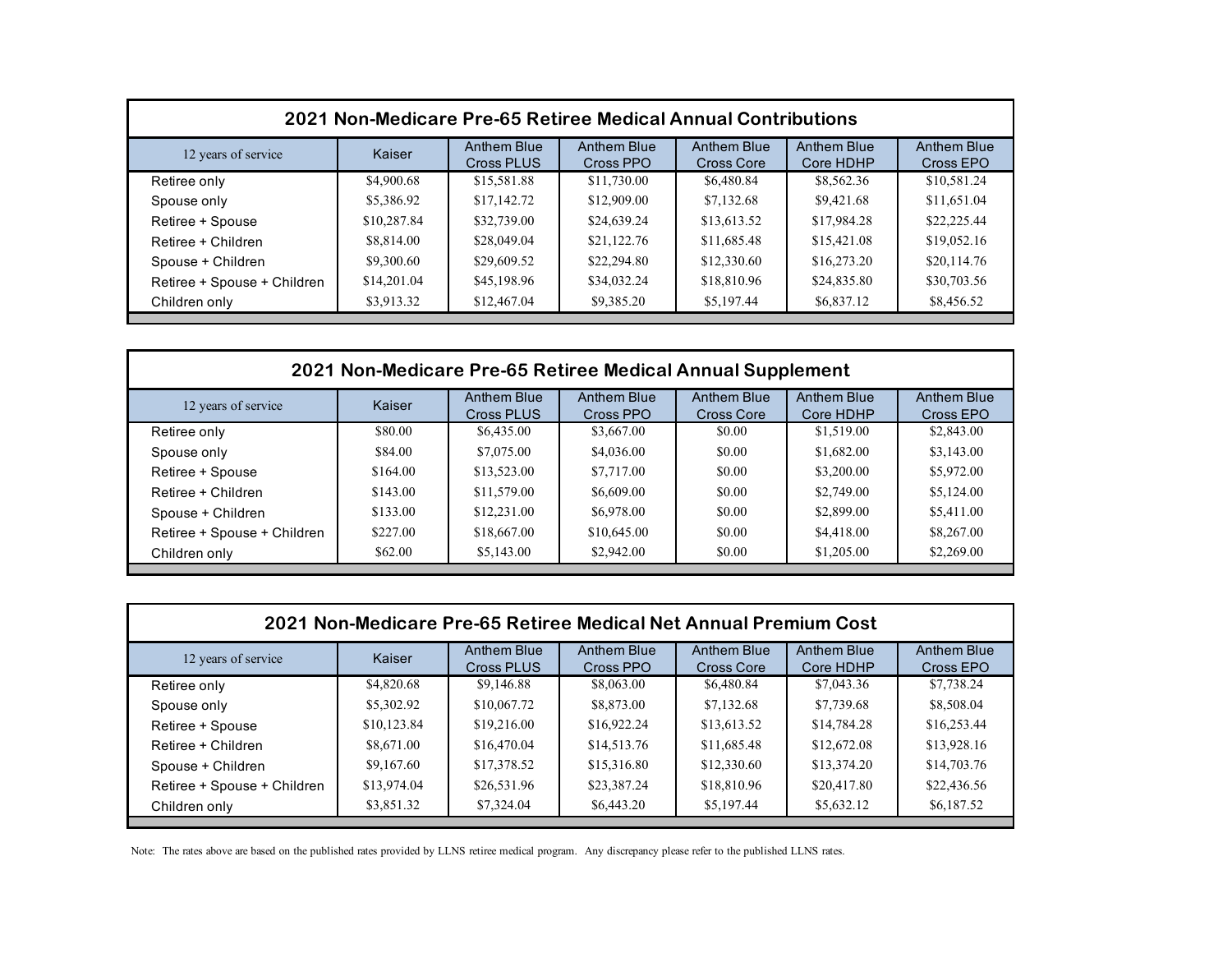| 2021 Non-Medicare Pre-65 Retiree Medical Annual Contributions |             |                                  |                          |                                  |                                 |                                 |  |
|---------------------------------------------------------------|-------------|----------------------------------|--------------------------|----------------------------------|---------------------------------|---------------------------------|--|
| 11 years of service                                           | Kaiser      | Anthem Blue<br><b>Cross PLUS</b> | Anthem Blue<br>Cross PPO | <b>Anthem Blue</b><br>Cross Core | <b>Anthem Blue</b><br>Core HDHP | <b>Anthem Blue</b><br>Cross EPO |  |
| Retiree only                                                  | \$5,370.84  | \$16,215.60                      | \$12,369.72              | \$7,119.96                       | \$9,203.64                      | \$11,222.88                     |  |
| Spouse only                                                   | \$5,904.36  | \$17,839.56                      | \$13,612.08              | \$7,835.28                       | \$10,126.80                     | \$12,355.92                     |  |
| Retiree + Spouse                                              | \$11,275.32 | \$34,068.36                      | \$25,982.16              | \$14,955.12                      | \$19,330.80                     | \$23,572.56                     |  |
| Retiree + Children                                            | \$9,660.84  | \$29,189.64                      | \$22,273.68              | \$12,834.12                      | \$16,574.76                     | \$20,206.68                     |  |
| Spouse + Children                                             | \$10,194.60 | \$30,813.24                      | \$23,509.56              | \$13,543.44                      | \$17,491.32                     | \$21,333.12                     |  |
| Retiree + Spouse + Children                                   | \$15,565.20 | \$47,035.80                      | \$35,886.24              | \$20,662.80                      | \$26,695.20                     | \$32,562.96                     |  |
| Children only                                                 | \$4,290.00  | \$12,973.92                      | \$9,896.88               | \$5,707.56                       | \$7,351.20                      | \$8,970.60                      |  |

| 2021 Non-Medicare Pre-65 Retiree Medical Annual Supplement |          |                           |                          |                                  |                                 |                          |  |
|------------------------------------------------------------|----------|---------------------------|--------------------------|----------------------------------|---------------------------------|--------------------------|--|
| 11 years of service                                        | Kaiser   | Anthem Blue<br>Cross PLUS | Anthem Blue<br>Cross PPO | Anthem Blue<br><b>Cross Core</b> | <b>Anthem Blue</b><br>Core HDHP | Anthem Blue<br>Cross EPO |  |
| Retiree only                                               | \$80.00  | \$6,435.00                | \$3,667.00               | \$0.00                           | \$1,519.00                      | \$2,843.00               |  |
| Spouse only                                                | \$84.00  | \$7,075.00                | \$4,036.00               | \$0.00                           | \$1,682.00                      | \$3,143.00               |  |
| Retiree + Spouse                                           | \$164.00 | \$13,523.00               | \$7,717.00               | \$0.00                           | \$3,200.00                      | \$5,972.00               |  |
| Retiree + Children                                         | \$143.00 | \$11,579.00               | \$6,609.00               | \$0.00                           | \$2,749.00                      | \$5,124.00               |  |
| Spouse + Children                                          | \$133.00 | \$12,231.00               | \$6,978.00               | \$0.00                           | \$2,899.00                      | \$5,411.00               |  |
| Retiree + Spouse + Children                                | \$227.00 | \$18,667.00               | \$10,645.00              | \$0.00                           | \$4,418.00                      | \$8,267.00               |  |
| Children only                                              | \$62.00  | \$5,143.00                | \$2,942.00               | \$0.00                           | \$1,205.00                      | \$2,269.00               |  |

| 2021 Non-Medicare Pre-65 Retiree Medical Net Annual Premium Cost |             |                                  |                          |                           |                                 |                          |  |  |
|------------------------------------------------------------------|-------------|----------------------------------|--------------------------|---------------------------|---------------------------------|--------------------------|--|--|
| 11 years of service                                              | Kaiser      | Anthem Blue<br><b>Cross PLUS</b> | Anthem Blue<br>Cross PPO | Anthem Blue<br>Cross Core | <b>Anthem Blue</b><br>Core HDHP | Anthem Blue<br>Cross EPO |  |  |
| Retiree only                                                     | \$5,290.84  | \$9,780.60                       | \$8,702.72               | \$7,119.96                | \$7,684.64                      | \$8,379.88               |  |  |
| Spouse only                                                      | \$5,820.36  | \$10,764.56                      | \$9,576.08               | \$7,835.28                | \$8,444.80                      | \$9,212.92               |  |  |
| Retiree + Spouse                                                 | \$11,111.32 | \$20,545.36                      | \$18,265.16              | \$14,955.12               | \$16,130.80                     | \$17,600.56              |  |  |
| Retiree + Children                                               | \$9.517.84  | \$17,610.64                      | \$15,664.68              | \$12,834.12               | \$13,825.76                     | \$15,082.68              |  |  |
| Spouse + Children                                                | \$10,061.60 | \$18,582.24                      | \$16,531.56              | \$13,543.44               | \$14,592.32                     | \$15,922.12              |  |  |
| Retiree + Spouse + Children                                      | \$15,338.20 | \$28,368.80                      | \$25,241.24              | \$20,662.80               | \$22,277.20                     | \$24,295.96              |  |  |
| Children only                                                    | \$4,228.00  | \$7,830.92                       | \$6,954.88               | \$5,707.56                | \$6,146.20                      | \$6,701.60               |  |  |